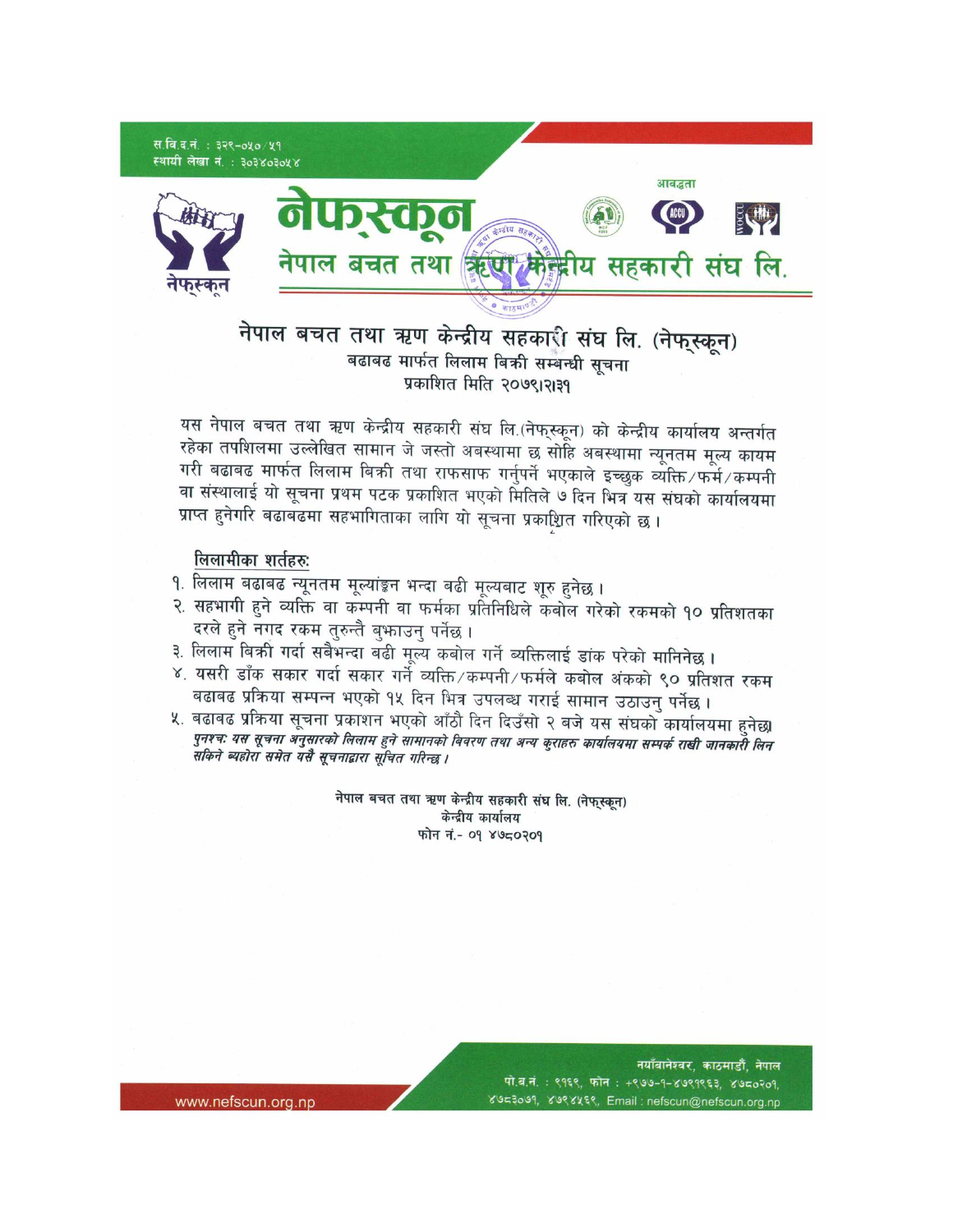## **Fixed Assets Report related to Auction FURNITURE & OFFICE EQUIPMENTS** तपशिल

| <b>SrNo</b> | <b>Asset</b><br>ID | <b>Asset Code</b>                  | <b>Asset Name</b>     | <b>Remaining</b><br><b>Book Value</b> | To Do.  |
|-------------|--------------------|------------------------------------|-----------------------|---------------------------------------|---------|
|             |                    | NEFSCUN\HO-                        |                       |                                       |         |
| 905         | 7                  | KTM\FOE\2018\000007                | Laptop                | 33000.79                              | Auction |
|             |                    | NEFSCUN\HO-                        |                       |                                       |         |
| 895         | 18                 | KTM\FOE\2018\000018                | Chair training        | 825.38                                | Auction |
|             |                    | NEFSCUN\HO-                        |                       |                                       |         |
| 893         | 20                 | KTM\FOE\2018\000020                | <b>Hard Disk</b>      | 3360.92                               | Auction |
|             |                    | NEFSCUN\HO-                        |                       |                                       |         |
| 883         | 30                 | KTM\FOE\2018\000030                | Revolving Chair       | 2250.7                                | Auction |
|             |                    | NEFSCUN\HO-                        |                       |                                       |         |
| 876         | 37                 | KTM\FOE\2018\000037                | <b>Wireless Mouse</b> | 543.09                                | Auction |
|             |                    | NEFSCUN\HO-                        |                       |                                       |         |
| 862         | 51                 | KTM\FOE\2018\000051                | <b>Hard Disk</b>      | 3680.81                               | Auction |
|             |                    | NEFSCUN\HO-                        |                       |                                       |         |
| 850         | 63                 | KTM\FOE\2018\000063                | Laptop                | 14049.5                               | Auction |
|             |                    | NEFSCUN\HO-                        |                       |                                       |         |
| 821         | 92                 | KTM\FOE\2018\000092                | <b>Counter CFFI</b>   | 33861.73                              | Auction |
|             |                    | NEFSCUN\HO-                        |                       |                                       |         |
| 795         | 118                | KTM\FOE\2018\000118                | Printer               | 6377.29                               | Auction |
|             |                    | NEFSCUN\HO-                        |                       |                                       |         |
| 793         | 120                | KTM\FOE\2018\000120                | Chair                 | 797.16                                | Auction |
|             |                    | NEFSCUN\HO-                        |                       |                                       |         |
| 785         | 128                | KTM\FOE\2018\000128                | Printer               | 6377.29                               | Auction |
|             |                    | NEFSCUN\HO-                        |                       |                                       |         |
| 775         | 138                | KTM\FOE\2018\000138                | Laptop                | 17431.26                              | Auction |
|             |                    | NEFSCUN\HO-                        |                       |                                       |         |
| 746         | 167                | KTM\FOE\2018\000167                | Laptop                | 13711.18                              | Auction |
|             |                    | NEFSCUN\HO-                        |                       |                                       |         |
| 744         | 169                | KTM\FOE\2018\000169                | Laptop                | 18026.48                              | Auction |
|             |                    | NEFSCUN\HO-<br>KTM\FOE\2018\000170 |                       |                                       | Auction |
| 743         | 170                | NEFSCUN\HO-                        | Laptop                | 13073.45                              |         |
| 725         | 188                | KTM\FOE\2018\000188                | Table                 | 1727.18                               | Auction |
|             |                    | NEFSCUN\HO-                        |                       |                                       |         |
| 719         | 194                | KTM\FOE\2018\000194                | Chair                 | 797.16                                | Auction |
|             |                    | NEFSCUN\HO-                        |                       |                                       |         |
| 715         | 198                | KTM\FOE\2018\000198                | Laptop                | 10628.82                              | Auction |
|             |                    | NEFSCUN\HO-                        |                       |                                       |         |
| 699         | 215                | KTM\FOE\2018\000215                | Table                 | 7971.62                               | Auction |
|             |                    | NEFSCUN\HO-                        |                       |                                       |         |
| 693         | 221                | KTM\FOE\2018\000221                | Table                 | 797.16                                | Auction |
|             |                    | NEFSCUN\HO-                        |                       |                                       |         |
| 670         | 247                | KTM\FOE\2018\000247                | Revolving Chair       | 4782.97                               | Auction |
|             |                    | NEFSCUN\HO-                        |                       |                                       |         |
| 669         | 248                | KTM\FOE\2018\000248                | fan                   | 1381.75                               | Auction |
| 662         | 255                | NEFSCUN\HO-                        | Table                 | 1594.32                               | Auction |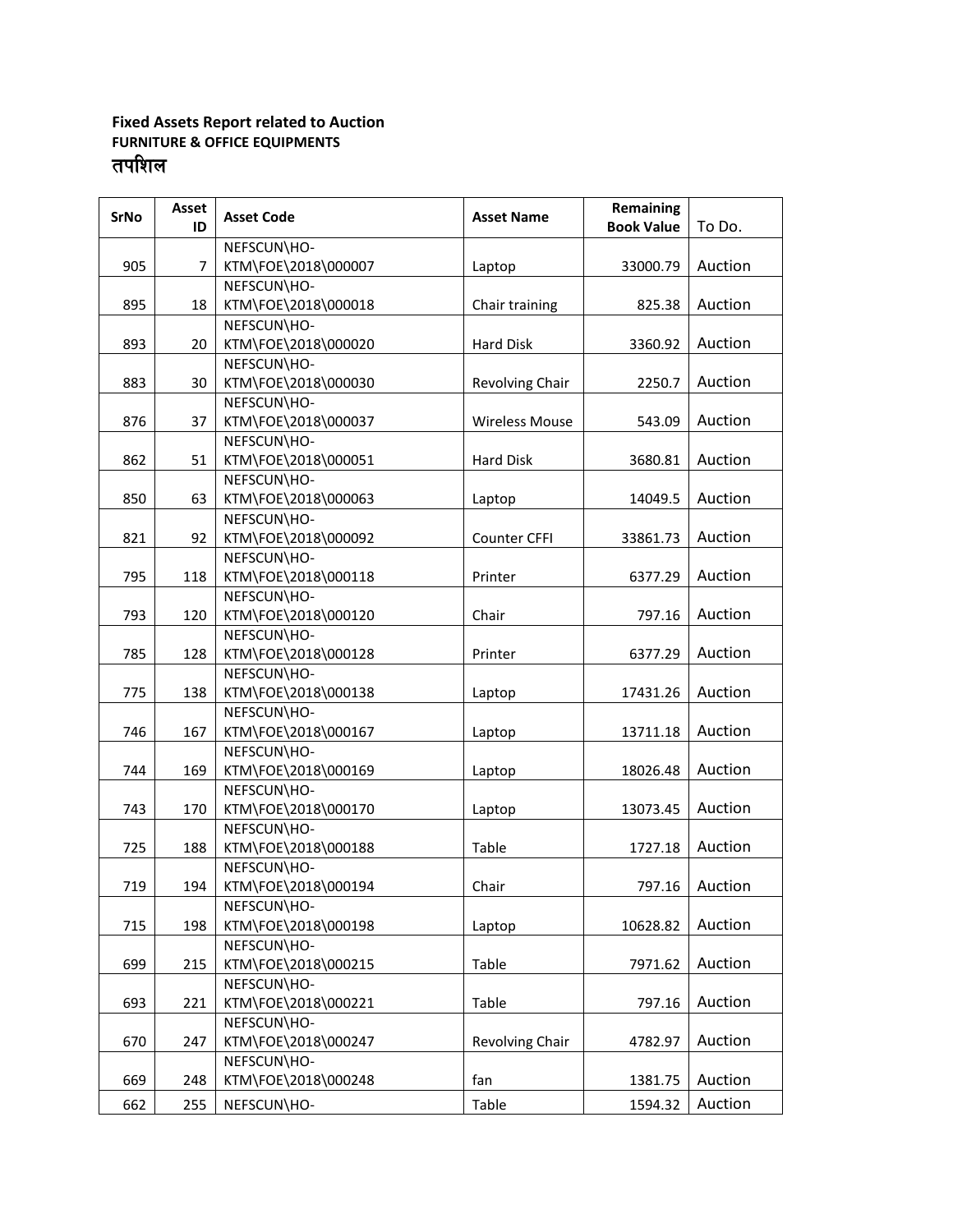|     |     | KTM\FOE\2018\000255                |                      |          |         |
|-----|-----|------------------------------------|----------------------|----------|---------|
|     |     | NEFSCUN\HO-                        |                      |          |         |
| 644 | 275 | KTM\FOE\2018\000275                | Laptop               | 13711.18 | Auction |
|     |     | NEFSCUN\HO-                        |                      |          |         |
| 643 | 276 | KTM\FOE\2018\000276                | Laptop               | 5314.41  | Auction |
|     |     | NEFSCUN\HO-                        |                      |          |         |
| 642 | 277 | KTM\FOE\2018\000277                | Laptop               | 2657.21  | Auction |
|     |     | NEFSCUN\HO-                        |                      |          |         |
| 641 | 278 | KTM\FOE\2018\000278                | Laptop               | 5314.41  | Auction |
|     |     | NEFSCUN\HO-                        |                      |          |         |
| 631 | 288 | KTM\FOE\2018\000288                | Projector            | 7971.62  | Auction |
|     |     | NEFSCUN\HO-                        |                      |          |         |
| 630 | 289 | KTM\FOE\2018\000289                | Projector            | 13711.18 | Auction |
|     |     | NEFSCUN\HO-                        | <b>Cash Counting</b> |          |         |
| 627 | 292 | KTM\FOE\2018\000292                | Machine              | 7971.62  | Auction |
|     |     | NEFSCUN\HO-                        |                      |          |         |
| 618 | 301 | KTM\FOE\2018\000301                | Table                | 2657.21  | Auction |
|     |     | NEFSCUN\HO-                        |                      |          |         |
| 617 | 302 | KTM\FOE\2018\000302                | Printer              | 6377.29  | Auction |
|     |     | NEFSCUN\HO-                        |                      |          |         |
| 615 | 304 | KTM\FOE\2018\000304                | Printer              | 8503.06  | Auction |
|     |     | NEFSCUN\HO-                        |                      |          |         |
| 607 | 312 | KTM\FOE\2018\000312                | Wooden Rack          | 797.16   | Auction |
|     |     | NEFSCUN\HO-                        |                      |          |         |
| 606 | 313 | KTM\FOE\2018\000313                | Wooden Rack          | 797.16   | Auction |
|     |     | NEFSCUN\HO-                        |                      |          |         |
| 605 | 314 | KTM\FOE\2018\000314                | Wooden Rack          | 797.16   | Auction |
|     |     | NEFSCUN\HO-                        |                      |          |         |
| 604 | 315 | KTM\FOE\2018\000315                | Wooden Rack          | 797.16   | Auction |
|     |     | NEFSCUN\HO-                        |                      |          |         |
| 603 | 316 | KTM\FOE\2018\000316                | Wooden Rack          | 797.16   | Auction |
|     |     | NEFSCUN\HO-                        |                      |          |         |
| 602 | 317 | KTM\FOE\2018\000317                | Wooden Rack          | 797.16   | Auction |
|     |     | NEFSCUN\HO-                        |                      |          |         |
| 601 | 318 | KTM\FOE\2018\000318                | Wooden Rack          | 797.16   | Auction |
|     |     | NEFSCUN\HO-                        |                      |          |         |
| 600 | 319 | KTM\FOE\2018\000319                | Wooden Rack          | 797.16   | Auction |
|     |     | NEFSCUN\HO-                        |                      |          |         |
| 599 | 320 | KTM\FOE\2018\000320                | Wooden Rack          | 797.16   | Auction |
|     |     | NEFSCUN\HO-                        |                      |          |         |
| 596 | 323 | KTM\FOE\2018\000323                | Wooden Rack          | 797.16   | Auction |
|     |     | NEFSCUN\HO-                        |                      |          |         |
| 583 | 336 | KTM\FOE\2018\000336                | Table                | 3454.37  | Auction |
|     |     | NEFSCUN\HO-                        |                      |          |         |
| 582 | 337 | KTM\FOE\2018\000337                | Table                | 3720.09  | Auction |
|     |     | NEFSCUN\HO-                        |                      |          | Auction |
| 563 | 356 | KTM\FOE\2018\000356                | Training table       | 3720.09  |         |
|     |     | NEFSCUN\HO-                        |                      |          | Auction |
| 561 | 358 | KTM\FOE\2018\000358<br>NEFSCUN\HO- | Training table       | 3720.09  |         |
|     |     | KTM\FOE\2018\000375                |                      |          | Auction |
| 555 | 375 |                                    | Chair training       | 797.16   |         |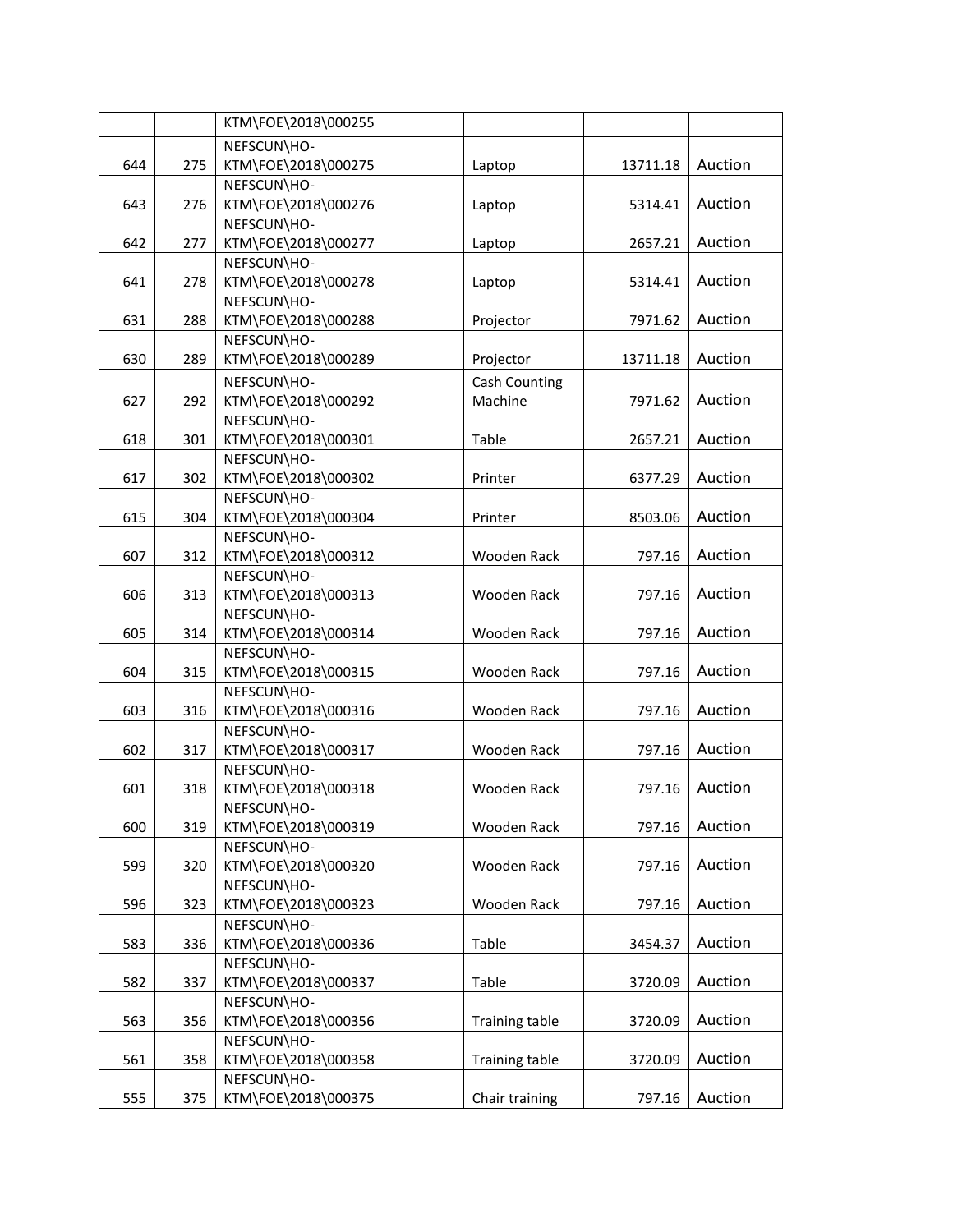|     |     | NEFSCUN\HO-         |                 |          |         |
|-----|-----|---------------------|-----------------|----------|---------|
| 554 | 376 | KTM\FOE\2018\000376 | Chair training  | 797.16   | Auction |
|     |     | NEFSCUN\HO-         |                 |          |         |
| 551 | 379 | KTM\FOE\2018\000379 | Chair training  | 797.16   | Auction |
|     |     | NEFSCUN\HO-         |                 |          |         |
| 549 | 381 | KTM\FOE\2018\000381 | Chair training  | 797.16   | Auction |
|     |     | NEFSCUN\HO-         |                 |          |         |
| 548 | 382 | KTM\FOE\2018\000382 | Chair training  | 797.16   | Auction |
|     |     | NEFSCUN\HO-         |                 |          |         |
| 545 | 385 | KTM\FOE\2018\000385 | Chair training  | 797.16   | Auction |
|     |     | NEFSCUN\HO-         |                 |          |         |
| 544 | 386 | KTM\FOE\2018\000386 | Chair training  | 797.16   | Auction |
|     |     | NEFSCUN\HO-         |                 |          |         |
| 538 | 392 | KTM\FOE\2018\000392 | Chair training  | 797.16   | Auction |
|     |     | NEFSCUN\HO-         |                 |          |         |
| 530 | 400 | KTM\FOE\2018\000400 | Chair           | 265.72   | Auction |
|     |     | NEFSCUN\HO-         |                 |          |         |
| 529 | 401 | KTM\FOE\2018\000401 | Chair           | 265.72   | Auction |
|     |     | NEFSCUN\HO-         |                 |          |         |
| 528 | 402 | KTM\FOE\2018\000402 | Chair           | 265.72   | Auction |
|     |     | NEFSCUN\HO-         |                 |          |         |
| 527 | 403 | KTM\FOE\2018\000403 | Chair           | 265.72   | Auction |
|     |     | NEFSCUN\HO-         | Desktop         |          |         |
| 522 | 408 | KTM\FOE\2018\000408 | Computer        | 14348.91 | Auction |
|     |     | NEFSCUN\HO-         |                 |          |         |
| 501 | 429 | KTM\FOE\2018\000429 | Laptop          | 22851.96 | Auction |
|     |     | NEFSCUN\HO-         |                 |          |         |
| 495 | 435 | KTM\FOE\2018\000435 | Table           | 3720.09  | Auction |
|     |     | NEFSCUN\HO-         |                 |          |         |
| 494 | 436 | KTM\FOE\2018\000436 | Revolving Chair | 2311.77  | Auction |
|     |     | NEFSCUN\HO-         |                 |          |         |
| 477 | 455 | KTM\FOE\2018\000455 | Laptop          | 10628.82 | Auction |
|     |     | NEFSCUN\HO-         |                 |          |         |
| 470 | 463 | KTM\FOE\2018\000463 | Table           | 1328.6   | Auction |
|     |     | NEFSCUN\HO-         |                 |          |         |
| 469 | 464 | KTM\FOE\2018\000464 | Printer         | 6377.29  | Auction |
|     |     | NEFSCUN\HO-         |                 |          |         |
| 451 | 485 | KTM\FOE\2018\000485 | Table           | 1594.32  | Auction |
|     |     | NEFSCUN\HO-         |                 |          |         |
| 450 | 486 | KTM\FOE\2018\000486 | Table           | 1594.32  | Auction |
|     |     | NEFSCUN\HO-         |                 |          |         |
| 428 | 509 | KTM\FOE\2018\000509 | Chair           | 265.72   | Auction |
|     |     | NEFSCUN\HO-         |                 |          |         |
| 427 | 510 | KTM\FOE\2018\000510 | Chair           | 265.72   | Auction |
|     |     | NEFSCUN\HO-         |                 |          |         |
| 426 | 511 | KTM\FOE\2018\000511 | Chair           | 265.72   | Auction |
|     |     | NEFSCUN\HO-         |                 |          |         |
| 425 | 512 | KTM\FOE\2018\000512 | Chair           | 265.72   | Auction |
|     |     | NEFSCUN\HO-         |                 |          |         |
| 424 | 513 | KTM\FOE\2018\000513 | Chair           | 265.72   | Auction |
| 408 | 529 | NEFSCUN\HO-         | Printer         | 2634.26  | Auction |